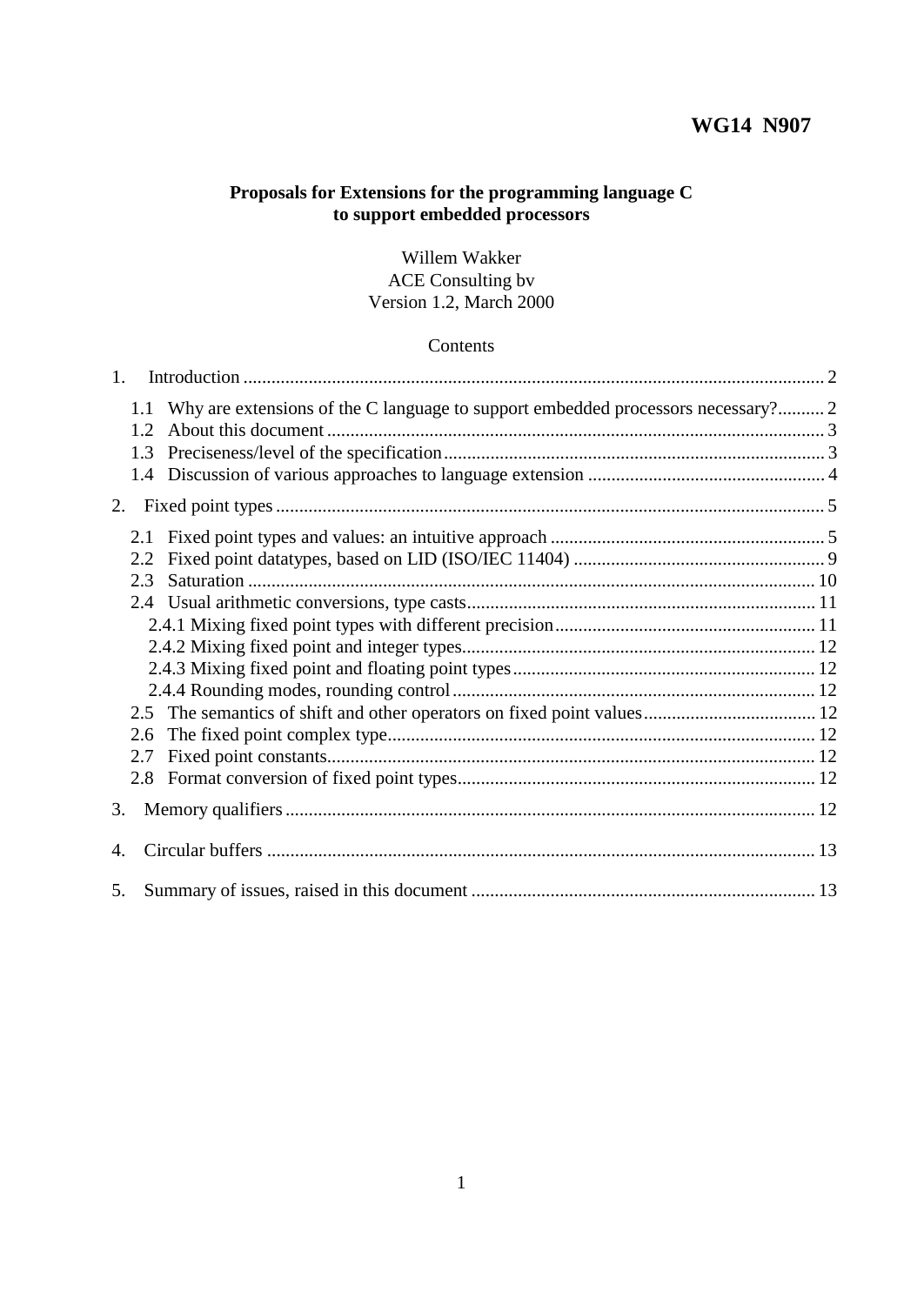### **1. Introduction**

#### **1.1 Why are extensions of the C language to support embedded processors necessary?**

In the fast growing market of embedded systems there is an increasing need to write application programs in a high-level language such as C. Basically there are two reasons for this trend: programs for embedded systems get more complex (and hence are difficult to maintain in assembly language) and the different types of embedded systems processors have a decreasing lifespan (which implies more frequent re-adapting of the applications to the new instruction set). The code re-usability achieved by C-level programming is considered to be a major step forward in addressing these issues.

Various technical areas have been identified where functionality offered by processors (such as DSPs) that are used in embedded systems cannot easily be exploited by applications written in C. Examples are fixed-point operations, usage of different memory spaces, low level I/O operations and others. The current proposal addresses only a few of these technical areas.

Embedded processors are often used to analyse analogue signals and process these signals by applying filtering algorithms to the data received. Typical applications can be found in all wireless devices. The common datatype used in filtering algorithms is the fixed point datatype, and in order to achieve the necessary speed, the embedded processors are often equipped with special hardware to support that datatype. Standard C does not provide support the fixed point arithmetic operations, currently leaving programmers with no option but to hand-craft most of their algorithms in assembler. To overcome this problem, it is proposed to add a fixed point datatype to the language, definable in a range of precision and saturation options. In this manner, fixed point data is supported as easily as integer and floating point data throughout the compiler, including the critical optimisers leading to highly efficient code.

Typical for the mentioned filtering algorithms is the usage of polynomials whereby data from one source (inputvalues) is multiplied by coefficients coming from another source (memory). Ensuring the simultaneous flow of data and coefficient data to the multiplier/accumulator of processors designed for FIR filtering, for example, is critical to their operation. In order to allow the programmer to declare the memory space from which a specific data object must be fetched, this proposal suggests to support the multiple memory spaces of dual Harvard architectures DSP processors. As a result, optimising compilers can utilise the ability of these processors to read data from two separate memories in a single cycle to maximise execution speed.

Another feature of many DSP algorithms, including FIR filters and FFTs, is that they frequently use the same block of data over and over again, working from the start of the block to the end and then looping back to the beginning. Although the optimum way of achieving this is to create a circular buffer, such buffers are not easily defined in standard C programs. This proposal therefore includes a language extension that allows the size and memory space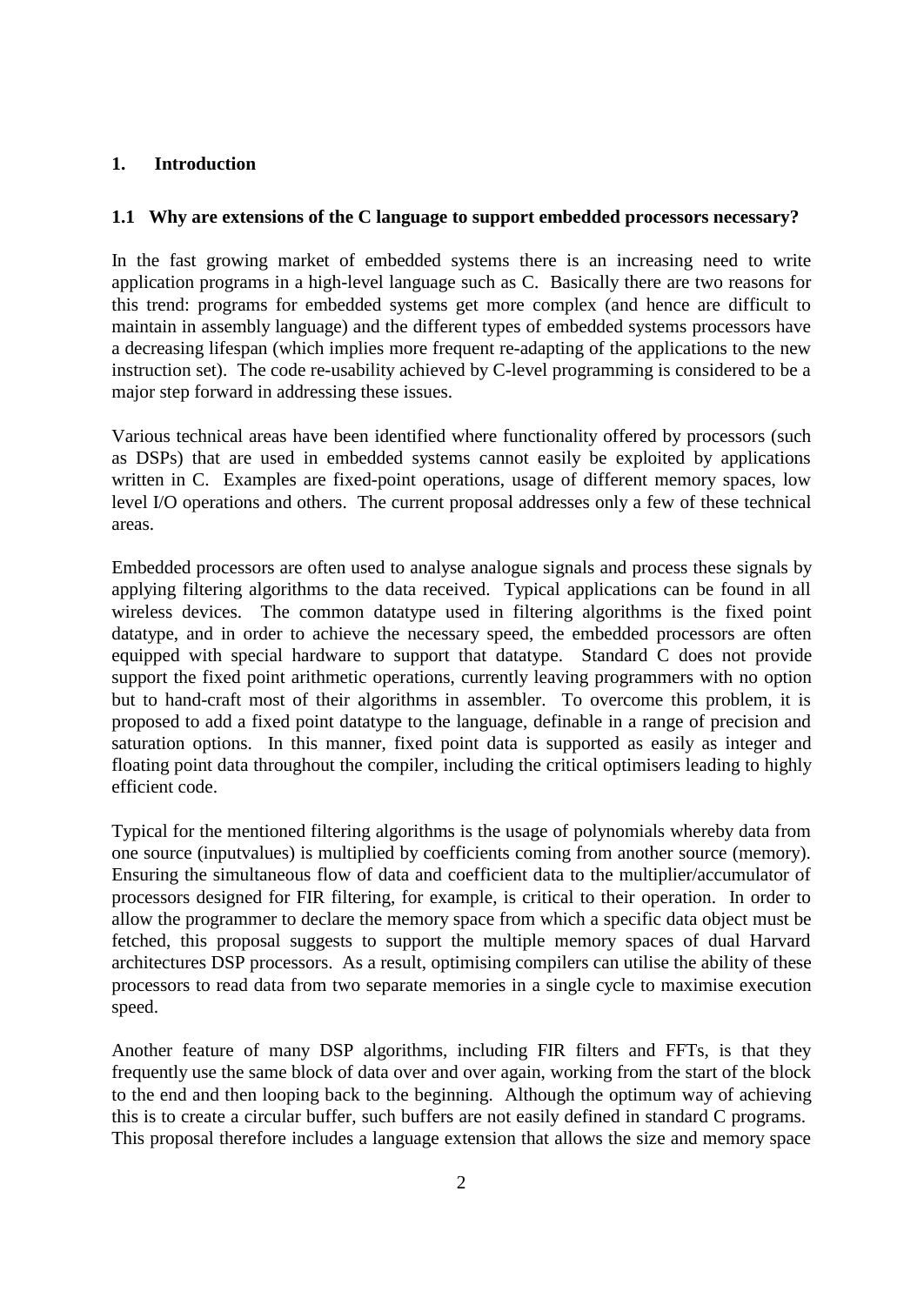of circular buffers to be defined so that they can be easily generated during program compilation.

# **1.2 About this document**

This document is written to provide a basis for discussion in WG14 on the development of the NP on C extensions for embedded processor support. It is intended to provide the background and rationale for choices made, as well as for the possibilities rejected. It should also serve as the basis for the future Rationale document that is to be produced under the same NP. Although (obviously) proposals will be presented to augment the C language, the actual definitions of new syntax and semantics will be specified in the Technical Report to be produced as main topic of the NP.

The main part of this (version of this) document will be the discussion of the background of fixed-point datatypes, and the ways in which these datatypes can be incorporated in the C typesystem. Both the C aspects (type specifiers, type conversions, constant definitions and the relationship with the standard C datatypes) as well as typical fixed-point arithmetic related issues will be addressed. Where possible, issues that arise from the fixed point arithmetic (like saturation) will be formulated in a general way so that they can be applied to non fixedpoint arithmetic as well. Although embedded processors typically work with binary (radix=2) fixed-point datatypes, the inclusion of decimal (radix=10) fixed-point datatypes or the inclusion of a generalized fixed-point datatype (like the Scaled datatype as defined in the Language-independent datatypes standard) will be considered. Prior art (for instance as described in WG14 N854) will be considered while developing the specifications.

Other technical areas to be addressed (depending on input received) are different memory spaces and the handling of circular buffers.

## **1.3 Preciseness/level of the specification**

The following is a list of design criteria to be used in developing this specification:

- the specification should be low-level enough (be specific about bits, sizes, spaces etc) to allow compilers to fully utilize the hardware capabilities of the embedded processors that support in hardware the described functionality;
- the specification should be high-level enough (be specific about arithmetic properties, rounding modes, relationship with other language elements) to allow programmers to write portable algorithms;
- the specification should be concise enough to allow many compilers implementers to implement the specifications, and yet be useful for the programmers of the specific algorithms;
- it should be possible for an implementation to make use of the underlying hardware wherever possible and implement the non-supported features differently (emulation libraries? using floating point hardware?) without hampering the portability of the program.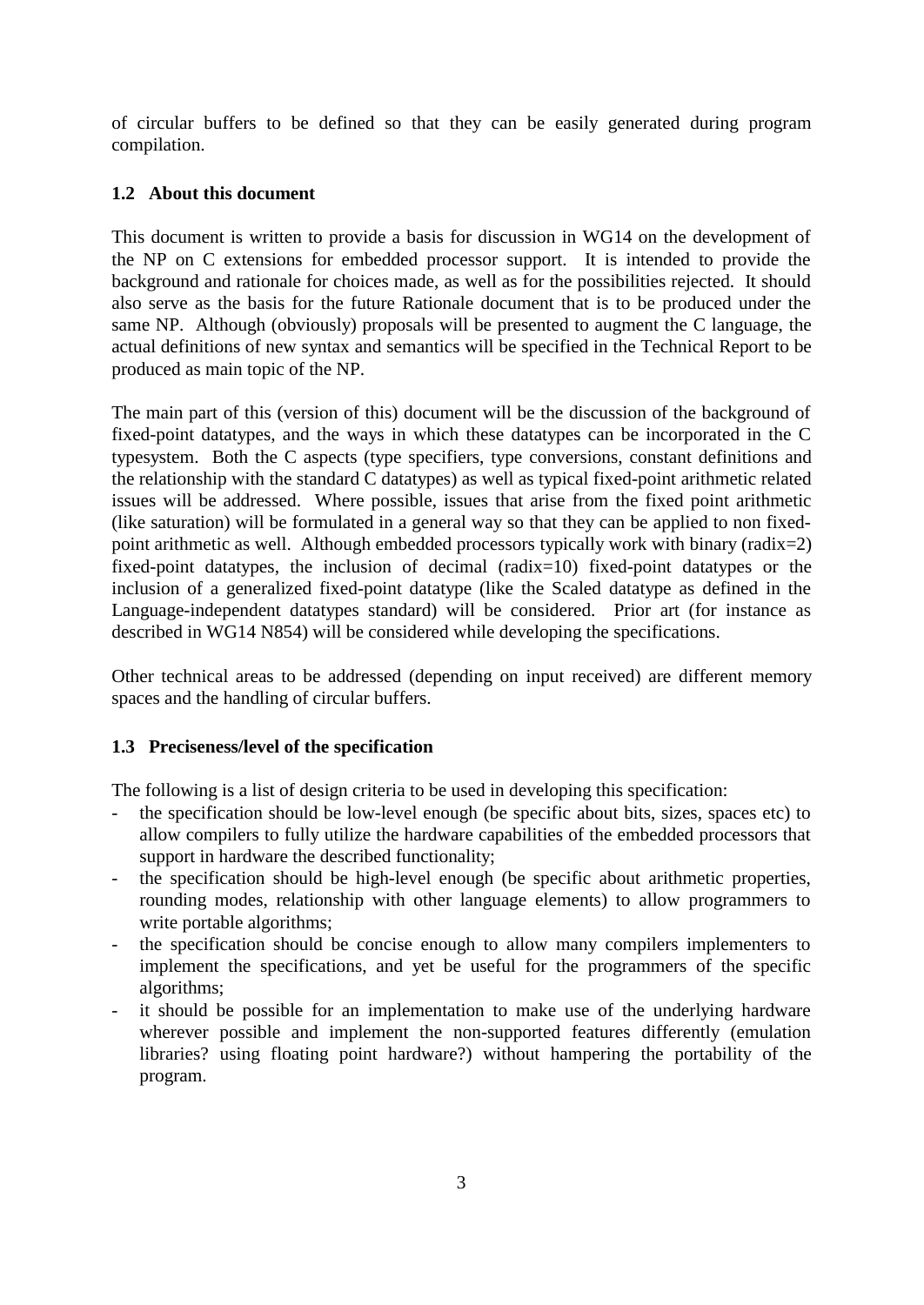#### **1.4 Discussion of various approaches to language extension**

Various approaches to include/support the described new functionality (but specifically fixed point arithmetic) are possible: the definition of new language elements (as done in this proposal), definition of a set of intrinsic library routines, or a C++ class approach. Each approach has pro's and con's. It is however true for all approaches that, if it is the intention to make optimal use of the hardware support of the underlying processor, extensive additions to an existing compiler should be prepared to achieve this goal. In other words: also for specifications (like intrinsics and class libraries) that can be seen as building on existing standards and for which it is not really necessary to change an existing compiler, if optimal code is required then the compiler should 'know' about the underlying machine instruction set. As a consequence, the chosen method is largely independent of the amount of work that needs to be done in adapting a compiler to support all required features.

|                      | Pro                             | Con                                      |
|----------------------|---------------------------------|------------------------------------------|
| Language extensions  | - natural (though extensive)    | - nothing can be done without an         |
|                      | addition to the type system     | adapted compiler                         |
| Intrinsics, integer  | - easy to include as a stand-   | - everything is an integer datatype,     |
| datatypes used in    | alone add-on package            | and it is left to the user to select the |
| stead of fixed point |                                 | right parameters with the right          |
| datatypes            |                                 | intrinsic functions: error prone         |
|                      |                                 | - fixed point constants obscured as      |
|                      |                                 | integer constants                        |
| $C++$ class approach | - intuitive language            | - for embedded environments space        |
|                      | extension; burden on the        | is of the utmost importance (a           |
|                      | class writer rather than on the | slightly larger memory means a few       |
|                      | compiler writer                 | extra cents per unit, this for large     |
|                      | - easy to experiment with,      | volume production implies huge           |
|                      | easy for modeling purposes      | increase in costs). Even when the        |
|                      |                                 | compiler is optimised for the target     |
|                      |                                 | instructions, the other runtime          |
|                      |                                 | overhead (in size) makes $C_{++}$ less   |
|                      |                                 | suitable                                 |
|                      |                                 | - in comparison with C, $C++$ is a less  |
|                      |                                 | easy to use language for                 |
|                      |                                 | programmers that were used to            |
|                      |                                 | program only in assembly code            |

The pro's and con's can be summarized as follows:

It is the intention to define the extensions in such a way that the resulting document can be used both in a C context and in a C++ context. This implies that care should be taken to define the extensions in the 'intersection' of the C standard and  $C_{++}$  standard, thereby avoiding to make use of those C features that are not defined in the C++ standard. However, if it is natural or convenient to make use of a new C feature, somewhere (possibly in an Annex) it should be defined what the consequences are if that feature is not available.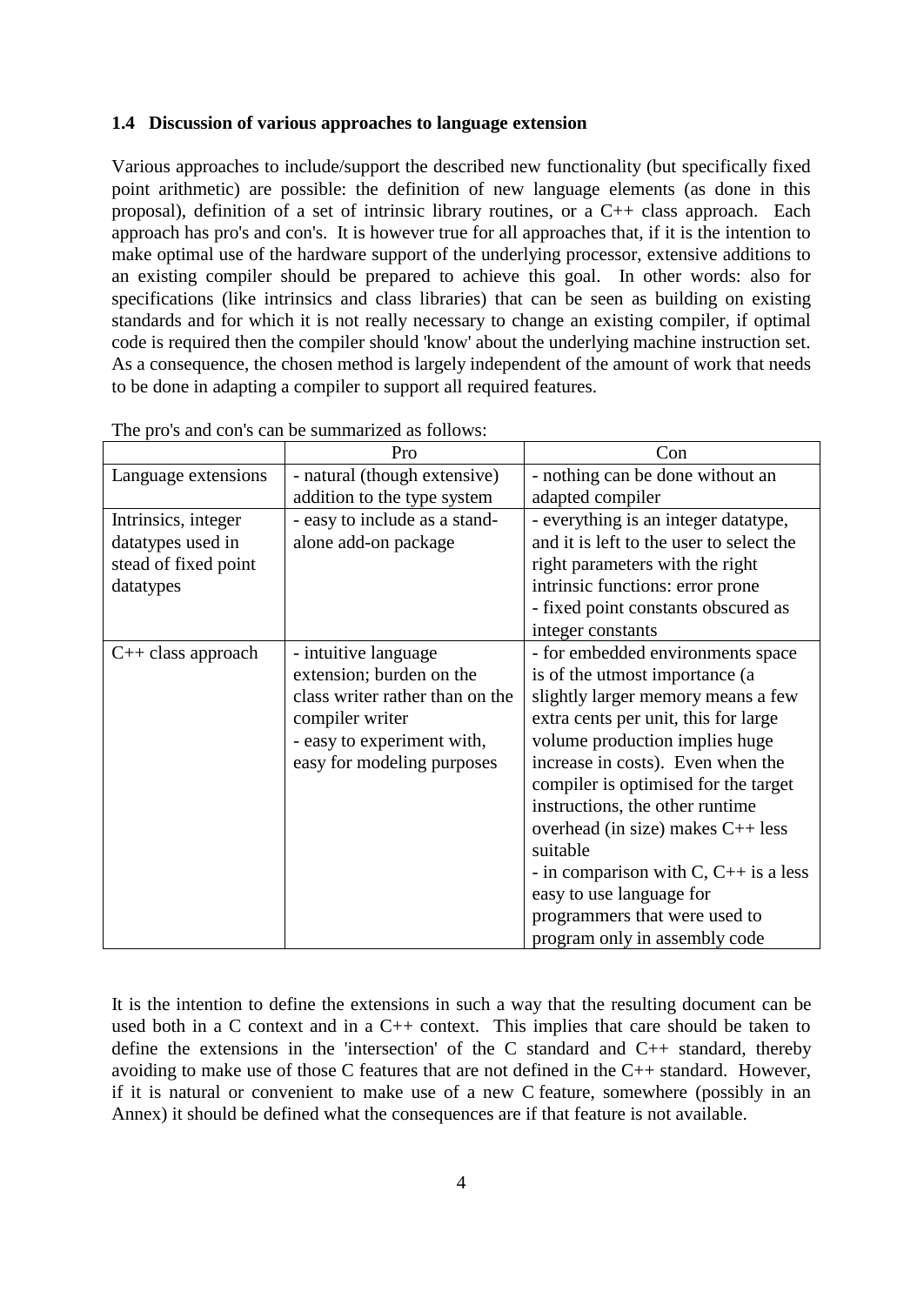## **2. Fixed point types**

### **2.1 Fixed point types and values: an intuitive approach**

The set of representable floating point values (which is a subset of the real values) is characterized by a sign, a precision and the position of the radix point. For those values that are commonly denoted as *floating point* values, the characterizing parameters are defined within a format (such as the IEEE formats or the VAX floating point formats), usually supported by hardware instructions, that defines the size of the container, the size (and position within the container) of the exponent, and the size (and position within the container) of the sign. The remaining part of the container then contains the mantissa. [The formats discussed in this section are assumed to be binary floating point formats, with sizes expressed in bits. A generalization to other radixes (like radix-10) is possible, but not done here.] The value of the exponent then defines the position of the radix point.

Common hardware support for floating point operations implements a limited number of floating point formats, usually characterized by the size of the container (32-bits, 64-bits etc); within the container the number of bits allocated for the exponent (and thus for the mantissa) is fixed. For programming languages this leads to a small number of distinct floating point datatypes (for C these are **float**, **double**, and **long double**), each with its own set of representable values.

For *fixed point* types, the story is slightly more complicated: a fixed point value is characterized by its precision (the number of databits in the fixed point value) and an optional signbit, while the position of the radix point is defined implicitly (i.e., outside the format representation): it is not possible to deduct the position of the radix point within a fixed point datavalue (and hence the value of that fixed point datavalue!) by simply looking at the representation of that datavalue. It is however clear that, for proper interpretation of the values, the hardware (or software) implementing the operations on the fixed point values should know where the radix point is positioned. From a theoretical point of view this leads (for each number of databits in a fixed point datatype) to an infinite number of different fixed point datatypes (the radix point can be located anywhere before, in or after the bits comprising the value).

There is no (known) hardware available that can implement all possible fixed point datatypes, and, unfortunately, each hardware manufacturer has made its own selection, depending on the field of application of the processor implementing the fixed point datatype. Unless a complete dynamic or a parameterized typesystem is used (not part of the current C standard, hence not proposed here), for programming language support of fixed point datatypes a number of choices need to be made to limit the number of allowable (and/or supported or to be supported) fixed point datatypes. In order to give some guidance for those choices, some aspects of fixed point datavalues and their uses are investigated here.

For the sake of this discussion, a fixed point datavalue is assumed to consist of a number of databits, one of which is the signbit. On some systems, the signbit can be used as an extra databit, thereby creating an unsigned fixed point datatype with a larger (positive) maximum value.

Note that the size of (the number of bits used for) a fixed point datavalue does not necessarily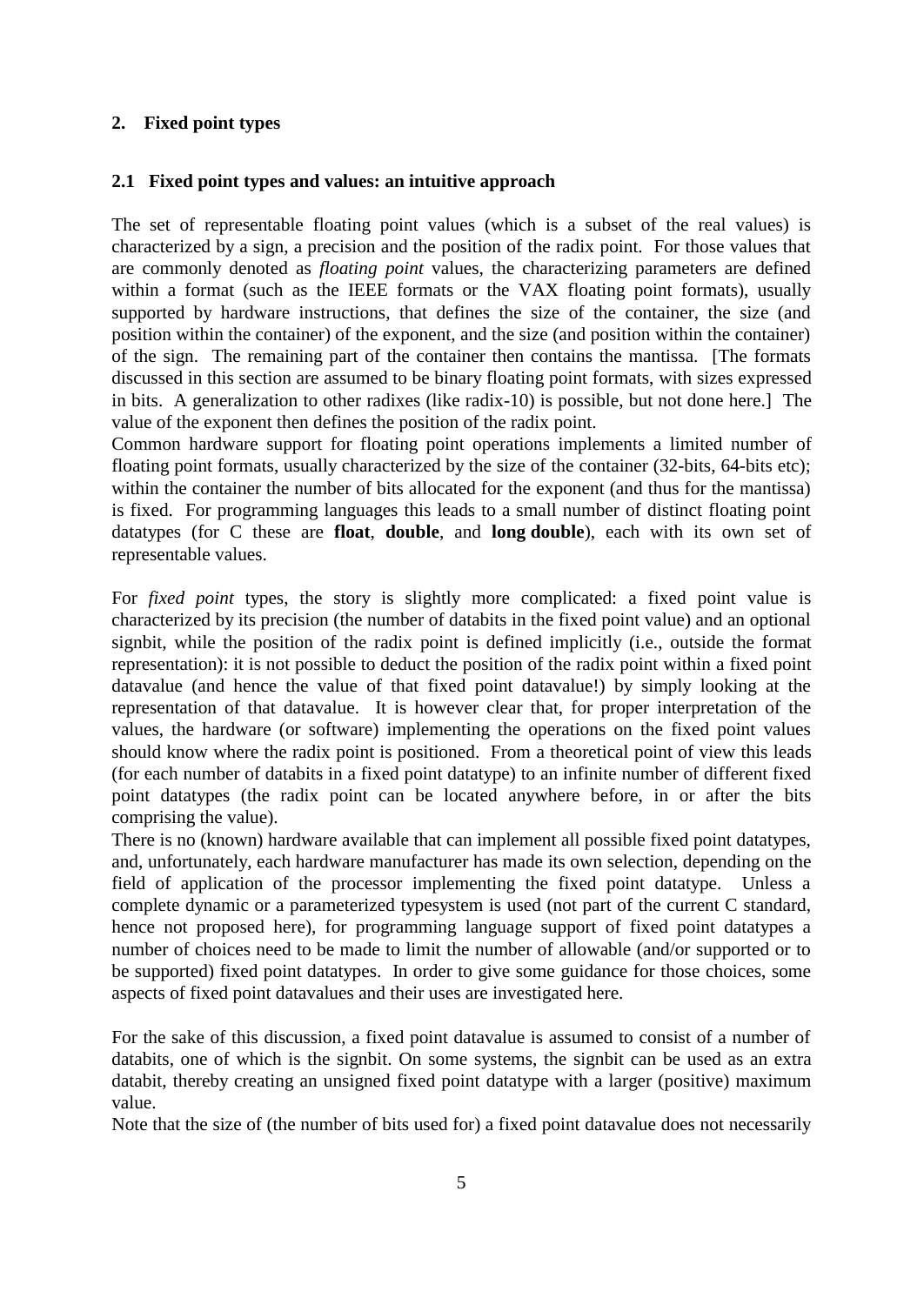equal the size of the container in which the fixed point datavalue is contained (or through which the fixed point datavalue is addressed): there may be gaps here!

As stated before, it is necessary, when using a fixed point datavalue, to know the place of the radix point. There are several possibilities.

- The radix point is located immediately to the right of the rightmost (least significant) bit of the databits. This is a form of the ordinary integer datatype, and does not (for this discussion) form part of the fixed point datatypes.
- The radix point is located further to the right of the rightmost (least significant) bit of the databits. This is a form of an integer datatype (for large, but not very precise integer values) that is normally not supported by (fixed point) hardware. In this section, these fixed point datatypes will not be taken into account.
- The radix point is located to the left of (but not adjacent to) the leftmost (most significant) bit of the databits. It is not clear whether this category should be taken into account: when the radix point is only a few bits away, it could be more 'natural' to use a datatype with more bits; in any case this datatype can easily (??) be simulated by using appropriate normalize (shift left/right) operations. There is no known fixed point hardware that supports this datatype.
- The radix point is located immediately to the left of the leftmost (most significant) bit of the databits. This datatype has values (for signed datatypes) in the interval  $[-1, +1)$ , or (for unsigned datatypes) in the interval [0,1). This is a very common, hardware supported, fixed point datatype. In the rest of this section, this fixed point datatype will be called the *type-A* fixed point datatype. Note that for each number of databits, there are one (signed) or two (signed and unsigned) possible type-A fixed point datatypes.
- The radix point is located somewhere between the leftmost and the rightmost bit of the databits. The datavalues for this fixed point datatype (*type-B* fixed point datatypes) have an integral part and a fractional part. Some of these fixed point datatypes are regularly supported by hardware. For each number of databits N, there are  $(N-2)$  (signed) or (2\*N-3) (signed and unsigned) possible type-B fixed point datatypes.
	- Note: it is not strictly necessary that the signbit of a signed fixed point datavalue corresponds to the most significant bit of the of the unsigned fixed point datavalue with the same number of databits.

Apart from the position of the radix point, there are three more aspects that influence the amount of possible fixed point datatypes: the presence of a signbit, the number of databits comprising the fixed point datavalues and the size of the container in which the fixed point datavalues are stored.

In the embedded processor world, support for unsigned fixed point datatypes is rare; normally only signed fixed point datatypes are supported. However, to disallow unsigned fixed point arithmetic from programming languages (in general, and from C in particular) based on this observation, seems overly restrictive.

The concept *container* is used to identify the address and the size (expressed in bytes) of a fixed point datavalue. Since fixed point hardware support is sometimes built for a special purpose, requiring a certain precision, it is not necessarily the case that the number of databits in a fixed point datavalue can be expressed as a multiple of the number of bits per byte. In other words: it can very well be the case that on an 8-bit byte machine, a 10-bit unsigned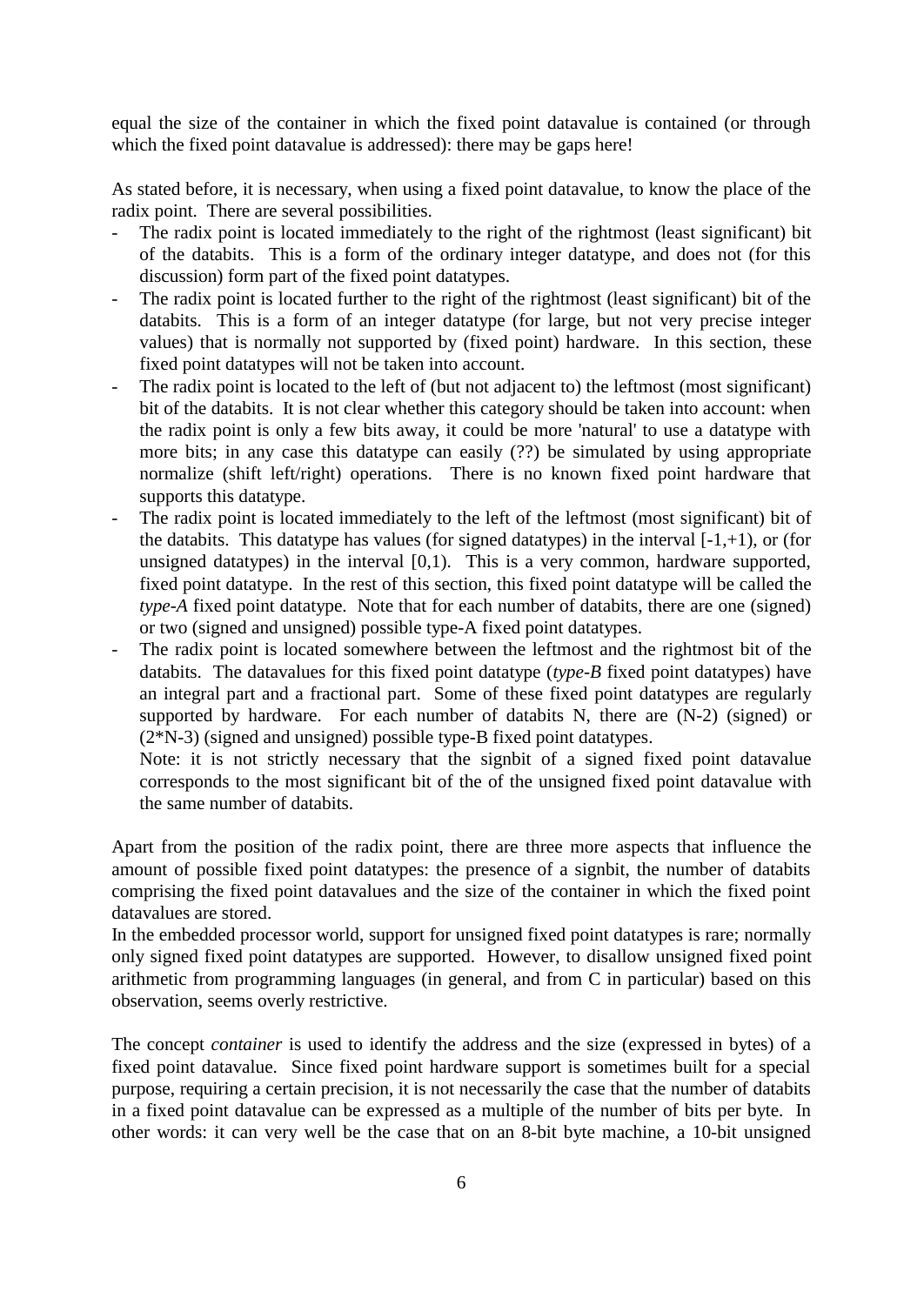fixed point datatype is supported.

Some assumptions:

- the size of the container in bits is a multiple of the number of bits per byte for the machine, and the address of the container is a regular byte address;
- the number of databits in a fixed point datavalue is not greater than the number of bits in its container;
- the (machine) address of a fixed point datavalue is the (machine) address of (exactly) one of the bytes that form the container;
- if the size of the container in bits is greater than the number of bits needed for the fixed point datavalue, the remaining bits (called *paddingbits*) cannot be used for other purposes (it is not proposed to introduce packed fixed point datatypes; tricks like creating a union of a fixed point datatype and a structure containing bitfields are discarded); [Question: should implementations (if any) be supported that have say a 4-bit fixed point type (always left aligned in an 8-bit container) and a 12-bit fixed point type (always right aligned in a 16-bit container). In such an implementation two distinct fixed point datavalues could have the same address.]
- if there are paddingbits involved, it is assumed that still the (machine) address of (one of the bytes of) the container fully identifies the (machine) address of the fixed point datavalue; in other words: the alignment of the fixed point datavalue within the container is implicitly known (from its fixed point datatype designation);
- at programming level (i.e., in the programming language) all fixed point datatypes with the same valuespace (the same number of databits, same signedness, same position of the radix point) are the same; there is no distinction between these datatypes with respect to different alignment/padding strategies.

There are two further design criteria that should be considered when defining the nature of the fixed point datatypes:

- it should be possible to generate optimal fixed point code for various processors, supporting different sized fixed point datatypes (examples could include an 8-bit fixed point datatype, but also a 6-bit fixed point datatype in an 8-bit container, or a 12-bit fixed point datatype in a 16-bit container);
- it should be possible to write fixed point algorithms that are independent of the actual fixed point hardware support. This implies that a programmer (or a running program) should have access to all parameters that define the behaviour of the underlying hardware (in other words: even if these parameters are implementation defined).

With the above observations in mind, the following recommendations can be made.

- 1. Introduce signed and unsigned fixed point datatypes, and use the existing **signed** and **unsigned** keywords (in the 'normal' C-fashion) to distinguish these types. Omission of either keywords implies a signed fixed point datatype.
- 2. Introduce a new keyword and *type-specifier* **fixed** (similar to the existing keyword **int**), and define the following five *standard signed fixed point types*: **char fixed**, **short fixed**, **fixed**, **long fixed** and **long long fixed**. The supported (or required) underlying fixed point datatypes are mapped on the above in an implementation-defined manner, but in a nondecreasing order with respect to the number of databits in the corresponding fixed point datavalue. Note that there is not necessarily a correspondence between a fixed point datatype designator and the type of its container: when an 18-bit and a 30-bit fixed point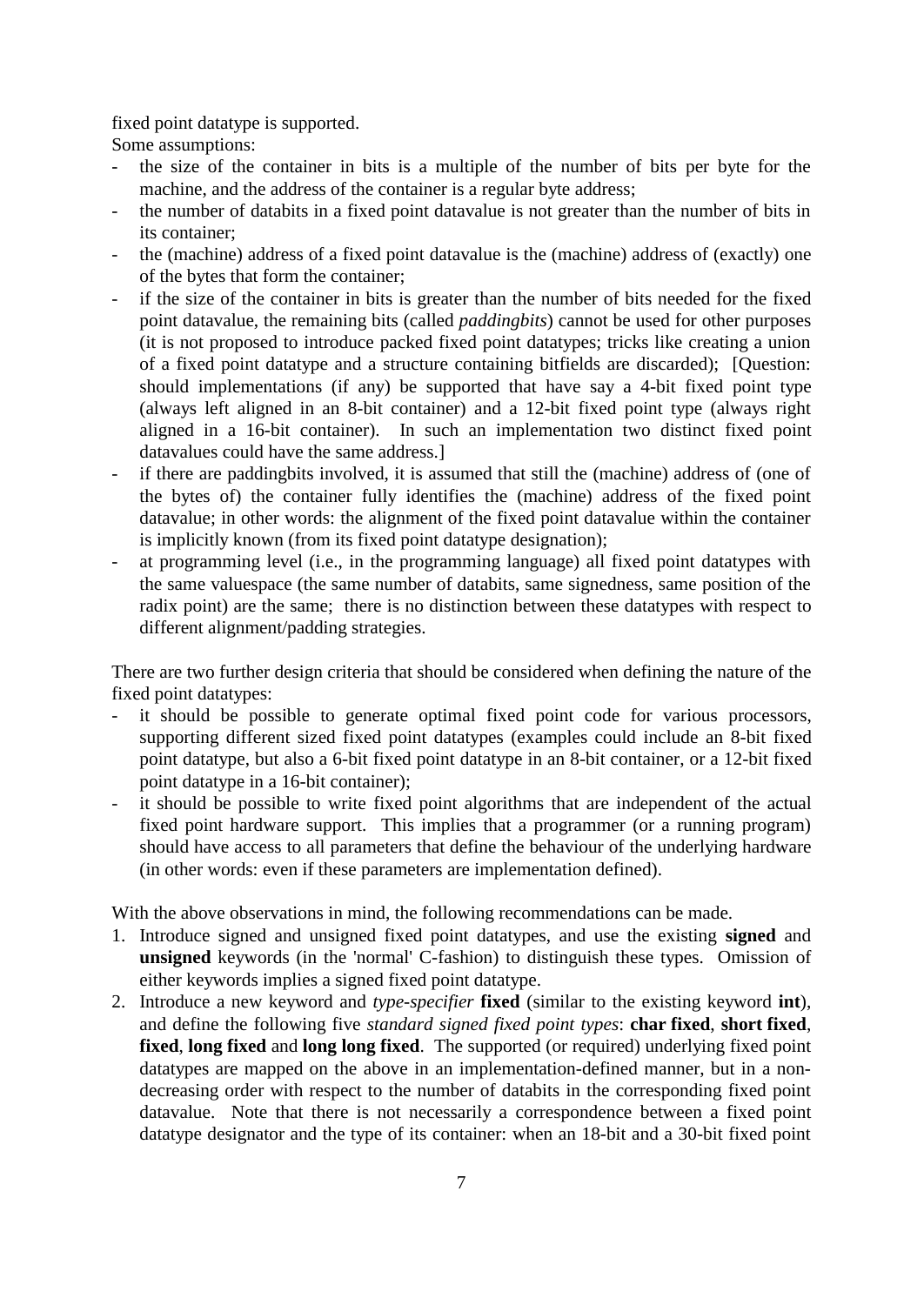datatype are supported, the 18-bit will probably have the **short fixed** type and the 30-bit type will probably have the **fixed** type, while the containers of these types will be the same.

An open question is: should a distinction be made between type-A (no integral part, only fractional part) and type-B (integral part and fractional part) fixed point datatypes by introducing one or more additional keywords.

Arguments to have extra keywords are:

- the type-A and type-B fixed point datatypes are (probably) used for different purposes, hence it might be useful to be able to make a distinction between them at programming level;
- the **char fixed** datatype looks awkward, and should possibly not be allowed; similarly, it is not likely that the number of databits in a fixed point datatype will ever be in the range of other **long long** datatypes, so also the corresponding **long long fixed** datatype might not be recommended. This leaves us with only three 'regular' fixed point datatypes, which might not be enough. The introduction of a separate class of fixed point datatypes may solve this problem.

Arguments against extra keywords are:

- why make a distinction between two conceptually identical datatypes? However note that this has been done before in C: **short** - **int** - **long** and **float** - **double**;
- the introduction of yet another keyword.

Assuming that it is decided to go for one or more additional keywords, here are some points to consider.

- From a conceptual point of view, both type-A and type-B fixed point datatypes form part of the **fixed** datatype, as introduced above. Therefore, an obvious choice would be to introduce two more keywords to qualify **fixed** to get to something like **typeA fixed** and **typeB fixed**. Better choices of words would be **fract fixed** (for type-A fixed point datatypes) and **accum fixed** (for type-B fixed point datatypes; **accum** indicates where type-B fixed point datatypes are usually used for: to accumulate (type-A) fixed point datavalues).
- If this is considered to be too verbose, then it can be argued that, since the **fract fixed** datatype is the most common one, **fixed** could be considered to be a meaningful abbreviation of **fract fixed**, and then **accum fixed** could be abbreviated to **accum**. Whether the full form and the abbreviated form are allowed is something to be discussed.

Further recommendations:

3. When more fixed point datatypes are needed, or when it is considered necessary to give a programmer access to more precise fixed point datatype specification, an approach similar to the **<stdint.h**> approach could be taken, whereby (as an example) **fixed\_le***N***\_t** could designate a fixed point datatype with at least N databits, while **accum\_le***M***\_le***N*\_t could designate a fixed point datatype with at least *M* integral bits and *N* fractional bits.

Defining fixed point datatypes in this general fashion offers the possibility to describe in a more precise manner the properties of the fixed point datatypes, and the relationships with other datatypes. But, on the other hand it creates a (possible) false sense of portability: if not every system supports the general approach (and certainly the current hardware does not do this) then either complete software emulation should be supported, or shortcuts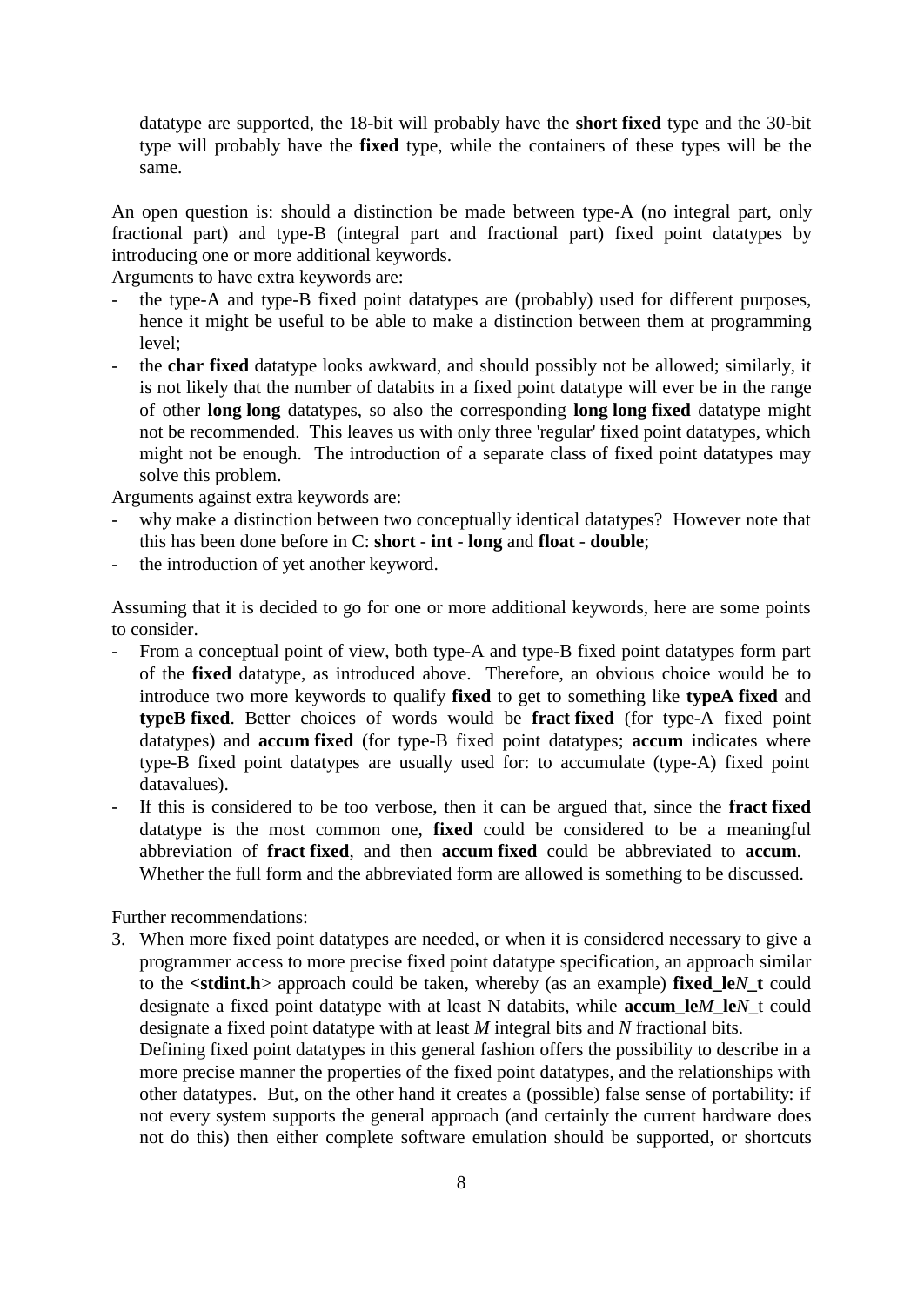(i.e., mapping to other fixed point or floating point datatypes) should be implemented.

4. In order for the programmer to be able to write portable algorithms using fixed point datatypes, information on (and/or control over) the nature and precision of the underlying fixed point datatypes should be provided. The normal C-way of doing this is by defining macro names (like **SHORT\_FIXED\_FRAC\_BITS** etc.) that should be defined in an implementation-defined manner.

#### **2.2 Fixed point datatypes, based on LID (ISO/IEC 11404)**

ISO/IEC 11404 - Language-Independent Datatypes (LID) describes the Scaled datatype as a family of datatypes whose value spaces are subsets of the rational value space (the Rational datatype being defined as a pair of unbounded integers with the obvious meaning), each individual (scaled) datatype having a fixed denominator defined by two parameters (*radix* and *factor*) whereby the value of the denominator is defined by *radix* raised to the power *factor*.

When the LID definition is used as a basis for fixed point datatypes in C, a relation between the parameters defining the LID Scaled datatype and the corresponding C fixed point datatype needs to be established. The parameters are:

1. The value of the *radix* parameter.

Although in theory any integer value larger than one could be used as value for the *radix* parameter, only the values 2 and 10 are (currently) supported by hardware implementations (as binary fixed point values and BCD values).

Since embedded processors normally only support binary fixed point, this specification only discusses fixed point datatypes with radix  $=$  2, but the general requirements and characteristics are also valid for other radix values.

2. The value of the *factor* parameter.

In principle any integer value (positive or negative) can be used as value for the *factor* parameter: this value specifies the scaling factor (the number of places by which the databits are to be shifted). For the type-A fixed point datatypes, the value of the *factor* parameter equals the number of databits minus one (for signed fixed point datatypes) in the fixed point datavalue; for the type-B fixed point datatypes the value of the *factor* parameter is greater than zero, but less than the number of databits minus one in the (signed) fixed point datavalue.

3. The size of the numerator.

In LID, integers are (in principle) unbounded; in C various integer types are supported with varying sizes. However, the size (in bits) of the numerator establishes the (maximum) precision of a fixed point datatype. Therefore, although the size of the numerator is (from an LID point of view) not really a parameter defining the Scaled datatype, for the correspondence between the Scaled datatype and the C fixed point datatypes it is necessary to take the size of the numerator into account.

When omitting the *radix* parameter this leads to signed and unsigned **LID\_fixed\_le***R***\_***F***\_t** fixed point datatypes, whereby the size of the numerator (i.e. the number of databits in the fixed point datavalue) is at least *R*, and the value of the *factor* parameter is indicated by *F*.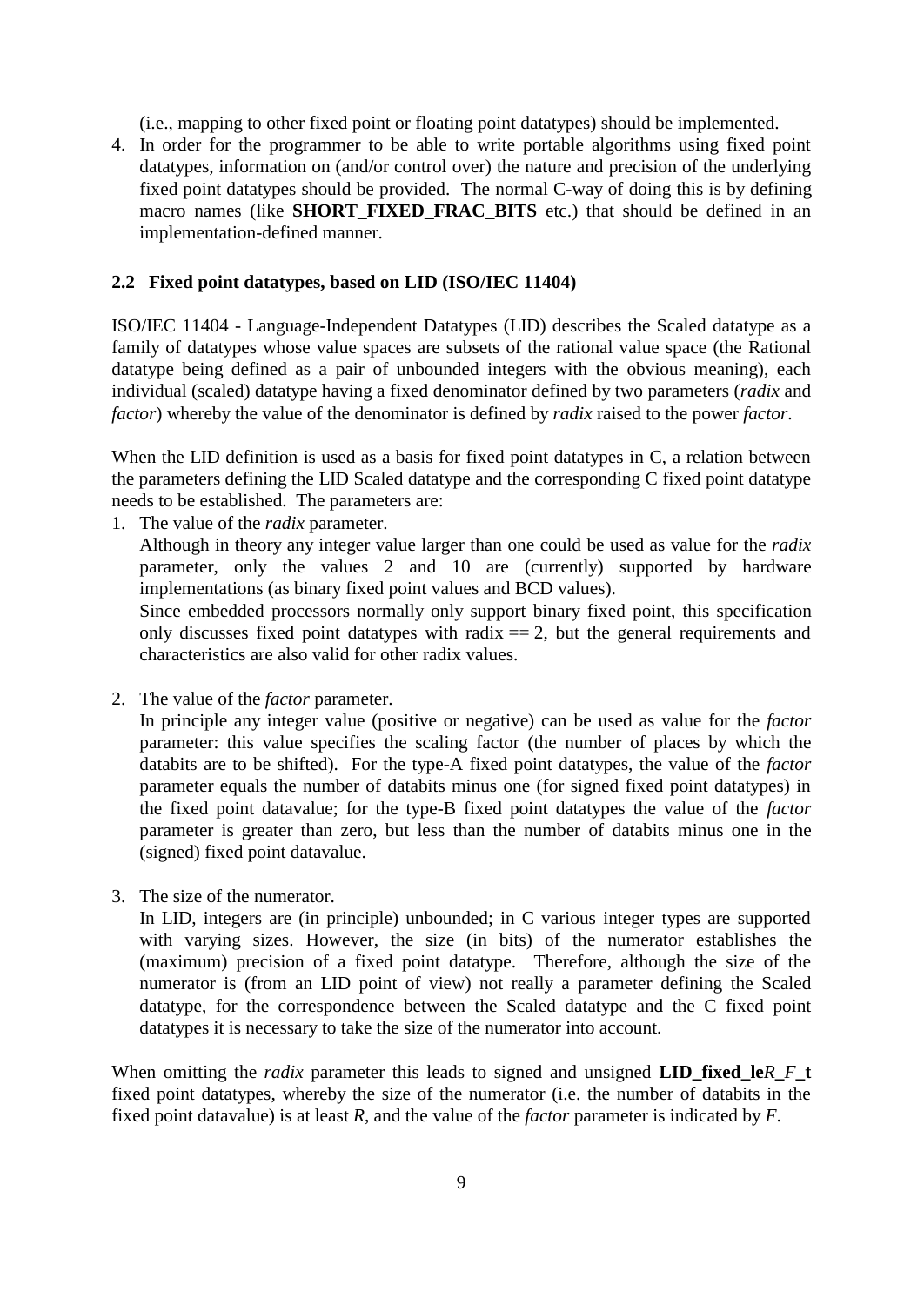Some observations on the relationship between the thus defined fixed point datatypes and the fixed point datatypes defined in the previous section (assuming that the recommendations are followed):

- With the **char**, **short** and **long** keywords as 'size indicators' for the various fixed point datatypes, it is not the case that there is a one-to-one correspondence between the size of the size indicator and *R*.
- The **fixed\_le***M***\_le***N***\_t** corresponds to the **LID\_fixed\_le***R***\_***F***\_t** type when (*M*+*N*)==*R* and *N*==*F*.
- The **LID** fixed le*R F* **t** notation can easily be used for fixed point datatypes where the radix point is located outside the databits; the **fixed\_le***M***\_le***N***\_t** notation cannot be used to describe those datatypes (assuming that the required precision is much smaller than size of the container).

#### **2.3 Saturation**

*Saturation* is a mode associated with a variable. When a value is assigned to a saturated variable and that value is too large (or too small) to be represented by the variable, the maximal (or minimal) value (according to the type of the variable) is assigned instead. In other circumstances an overflow condition would have been created.

In order to implement saturation it is proposed to introduce a new keyword **sat** that can be used as qualifier in type specifications.

Note that with the above definition, the effect of saturation is directly related to the number of databits in the datatype. A more general definition could introduce a limit on the values of a variable, while this limit is not the maximal value that can be represented (think of a 4-bits unsigned datatype that only is supposed to hold the values 0-9). With such a definition, saturation becomes a special case of limiting values. Since such a general scheme is not supported in hardware (or used in software) it is not proposed (or discussed) here. Still, this generalised approach may be taken into account when defining the name of the keyword (**lim** or **limited** instead of **sat**?).

With the above definition, saturation is only established during an assignment. When saturation is also needed for intermediate results in expressions, there are several ways to accomplish this:

- by inserting type casts in the expression;
- similar to the **STDC FP\_CONTRACT** pragma, by defining a pragma that requires that all operations in an expression yield a saturated result;
- by including saturation in the usual arithmetic conversions so that any operation involving a saturated operand yields a saturated result;
- by defining specialized operators for each operator (including the assignment operator) that might yield a saturated result.

The above possibilities are not mutual exclusive; a mix is possible.

Note that, although saturation is usually connected with fixed point arithmetic, the usage of the saturation keyword is not necessarily limited to fixed point arithmetic.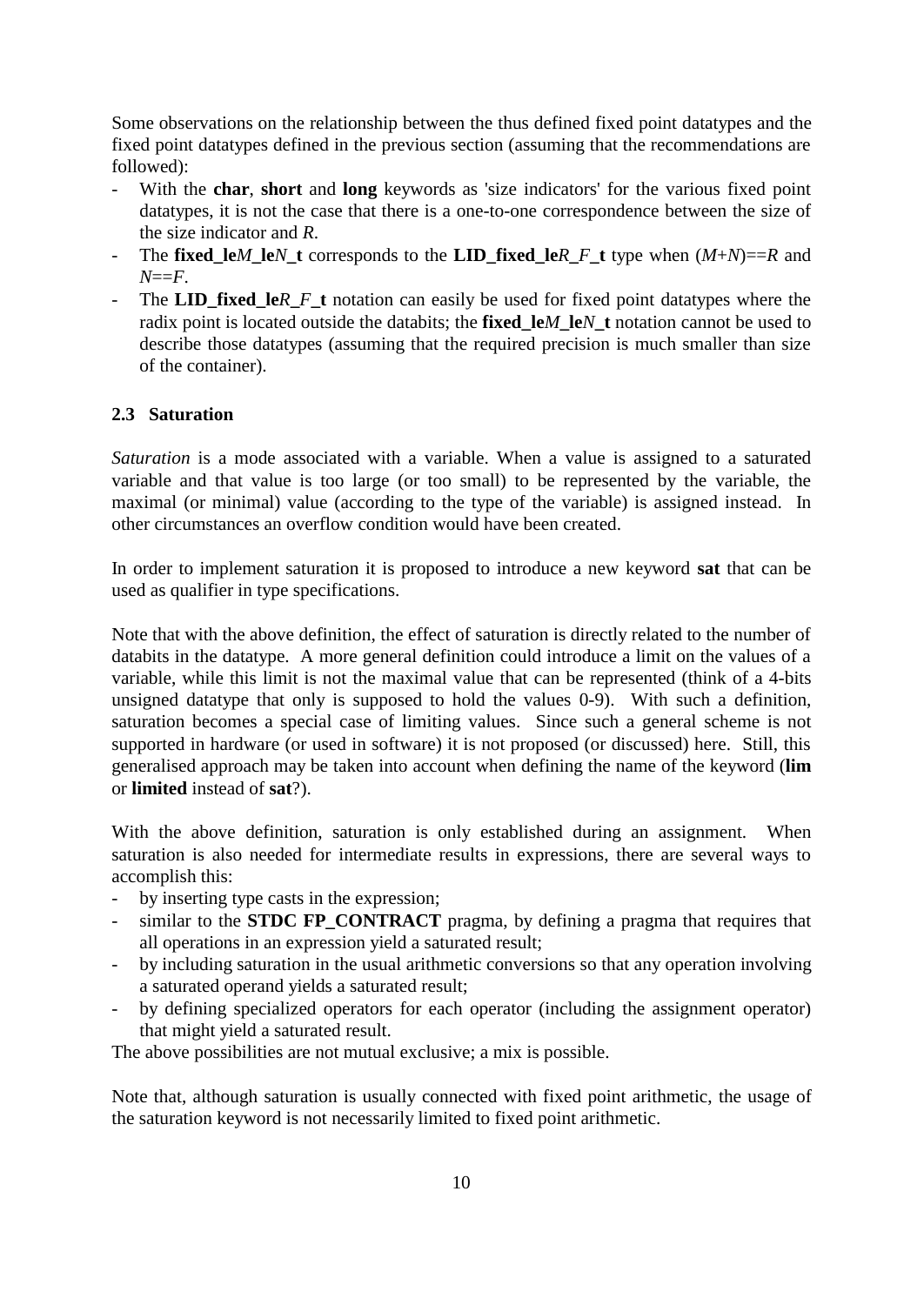Attention:

- care should be taken in those cases whereby paddingbits are present directly to the left of the most significant bits of the integral part of a saturated variable;
- some hardware has fixed point hardware registers, whereby a copy to memory automatically implies saturation.

## **2.4 Usual arithmetic conversions, type casts**

It is proposed to situate the fixed point datatypes 'between' the integer datatypes and the floating point datatypes: if only integer datatypes are involved then the current standard rules (cf. 6.3.1.1 and 6.3.1.8) are followed, when fixed point operands but no floating point operands are involved the operation will be done using fixed point datatypes, otherwise everything will be converted to the appropriate floating point datatype.

Since it is likely that an implementation will support more than one (type-A and/or type-B) fixed point datatype, in order to assure arithmetic consistency it should be well-defined to which fixed point datatype a type is converted to before an operation involving fixed point and integer datavalues is performed. There are several approaches that could be followed here:

- define that the result of any operation on fixed point datatypes should be as if the operation is done using infinite precision. This gives an implementation the possibility to choose an implementation dependent optimal way of calculating the result (depending on the required precision of the expression by selecting certain fixed point operations, or, maybe, emulate the fixed point expression in a floating point unit), as long as the required result is obtained.
- define an (implementation defined?) 'extended' fixed point datatype to which every operand is converted before the operation. It is then important that the programmer has access to the parameters of this extended fixed point type in order to control the arithmetic and its results. As an example, this extended fixed point datatype could either be the 'largest' type-B fixed point datatype (if supported), or the 'largest' type-A fixed point datatype.
- define the 'usual' C litany of possibilities ("if one of the operands has type …"). The conversion strategy then becomes a crucial issue: should conversions be 'precision preserving' (conversion towards types with the maximum number of databits) or to 'magnitude preserving' (conversion towards types with maximum number of bits in the integral part).
- make all automatic type conversion illegal: various systems will support various types of fixed point datatypes, hence automatic type conversion will behave differently on different systems. Therefore, one way of giving the programmer control over the conversions is by requiring that all conversions are indicated explicitly.

## **2.4.1 Mixing fixed point types with different precision**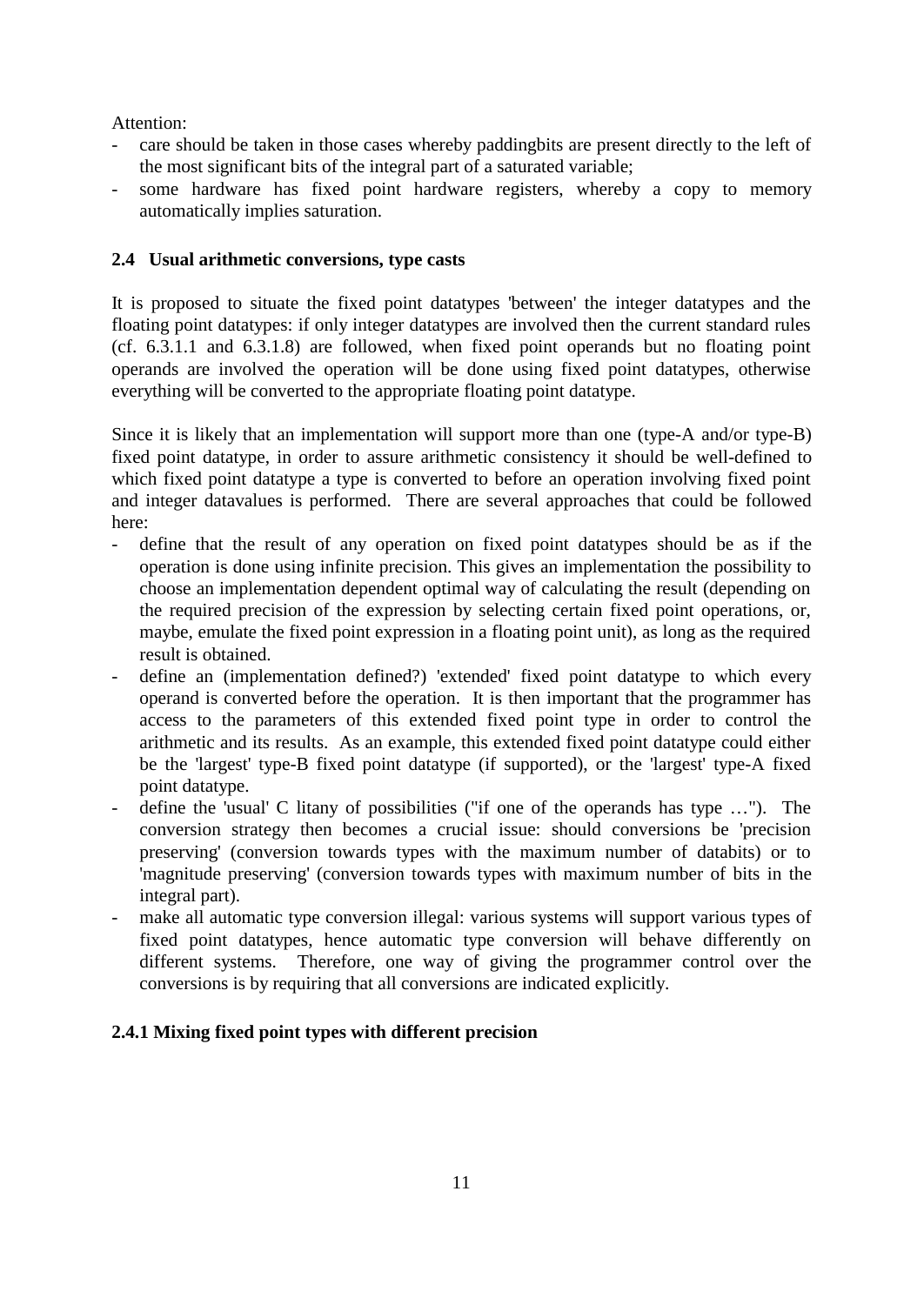## **2.4.2 Mixing fixed point and integer types**

## **2.4.3 Mixing fixed point and floating point types**

### **2.4.4 Rounding modes, rounding control**

The following rounding modes are usually supplied by the hardware when using fixed point operations:

- rounding to plus infinity
- rounding to zero
- rounding to minus infinity
- rounding to infinity
- convergent rounding
- truncation
- truncation to zero.

Question: should all these rounding modes be supported?

### **2.5 The semantics of shift and other operators on fixed point values**

### **2.6 The fixed point complex type**

- **2.7 Fixed point constants**
- **2.8 Format conversion of fixed point types**

### **3. Memory qualifiers**

Many embedded processors have support for more than one type of (physical) memory, sometimes with overlapping address spaces, often with specific hardware instructions for access to the different types of memory. In general it is impractical, if not impossible, for a compiler to make use of, or to optimise the usage of, these various memories.

In order to give the programmer some control over the association of variables with memory, extensions (either in the form of compiler directives or as extended syntax) are necessary. It should be noted however that the semantics of such extensions is (or should be) highly dependent on the underlying hardware architecture. Hence, overspecification could easily lead to non-portable programs. It is therefore proposed to specify the absolute minimum (almost as 'stubs') with implementation defined semantics.

Possible approaches are:

- The introduction of a memory qualifier (of a class of memory qualifiers) to be used in the type specification of a variable, with implementation defined semantics.
- Binding of variable declarations to memory spaces through pragma's.